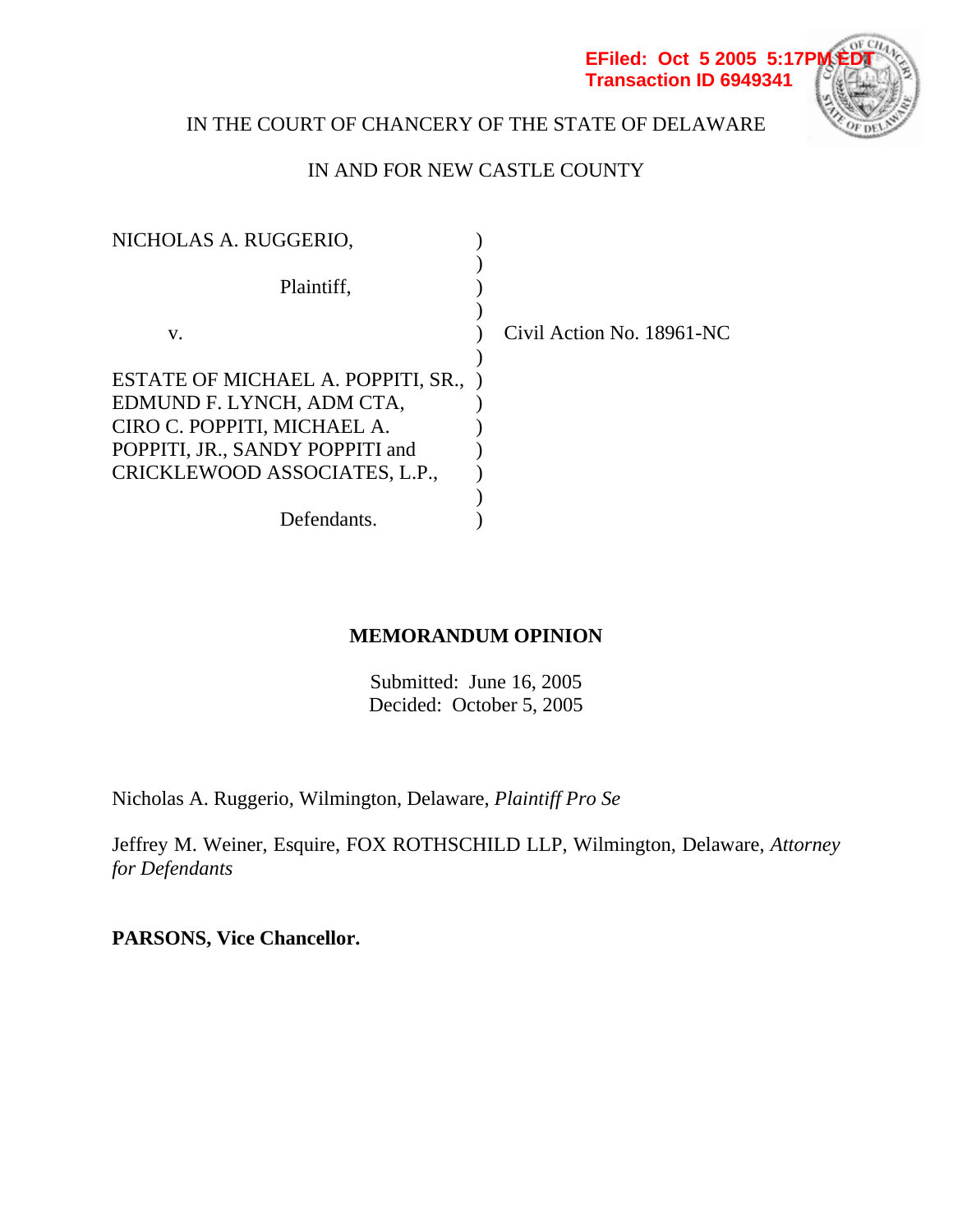This action relates primarily to two Delaware entities, Cricklewood Associates, L.P. ("Cricklewood" or the "Partnership") and ENAR, Inc., involved in the purchase, development and sale of real estate. In the mid-1990s plaintiff, Nicholas Ruggerio, participated in the creation of the two entities with his longtime friend, defendant Michael A. Poppiti, Sr. ("Poppiti, Sr."). Until his death on August 15, 1999, Poppiti, Sr. largely controlled the two entities with members of his family. Ruggerio contends that Poppiti, Sr. and the other defendants, Ciro Poppiti ("Ciro"), Sandy Poppiti ("Sandy"), Michael Poppiti, Jr. ("Michael") and the administrator of Poppiti, Sr.'s estate, Edmond F. Lynch (collectively "Defendants"), failed to report or account to him regarding his ownership interest in the two entities. Ruggerio's complaint also alleges breaches of fiduciary duty and commingling of assets and seeks an accounting, damages and attorneys fees. Defendants deny Ruggerio's claims and counterclaim for monies loaned to ENAR in the amount of  $$188,900$  plus interest.<sup>1</sup>

Defendants moved for summary judgment arguing, inter alia, that any claims that arose before June 18, 1998 were time-barred under the analogous statute of limitations, 10 *Del. C.* § 8106. On February 23, 2005, the Court granted summary judgment in favor of Defendants as to all transactions that took place before June 18, 1998 and denied the motion in all other respects.<sup>2</sup>

 1

Pre-Trial Stipulation and Order ("PTO") at 2.

<sup>2</sup> *Ruggerio v. Estate of Poppiti*, 2005 WL 517967, at \*1 (Del. Ch. Feb. 23, 2005).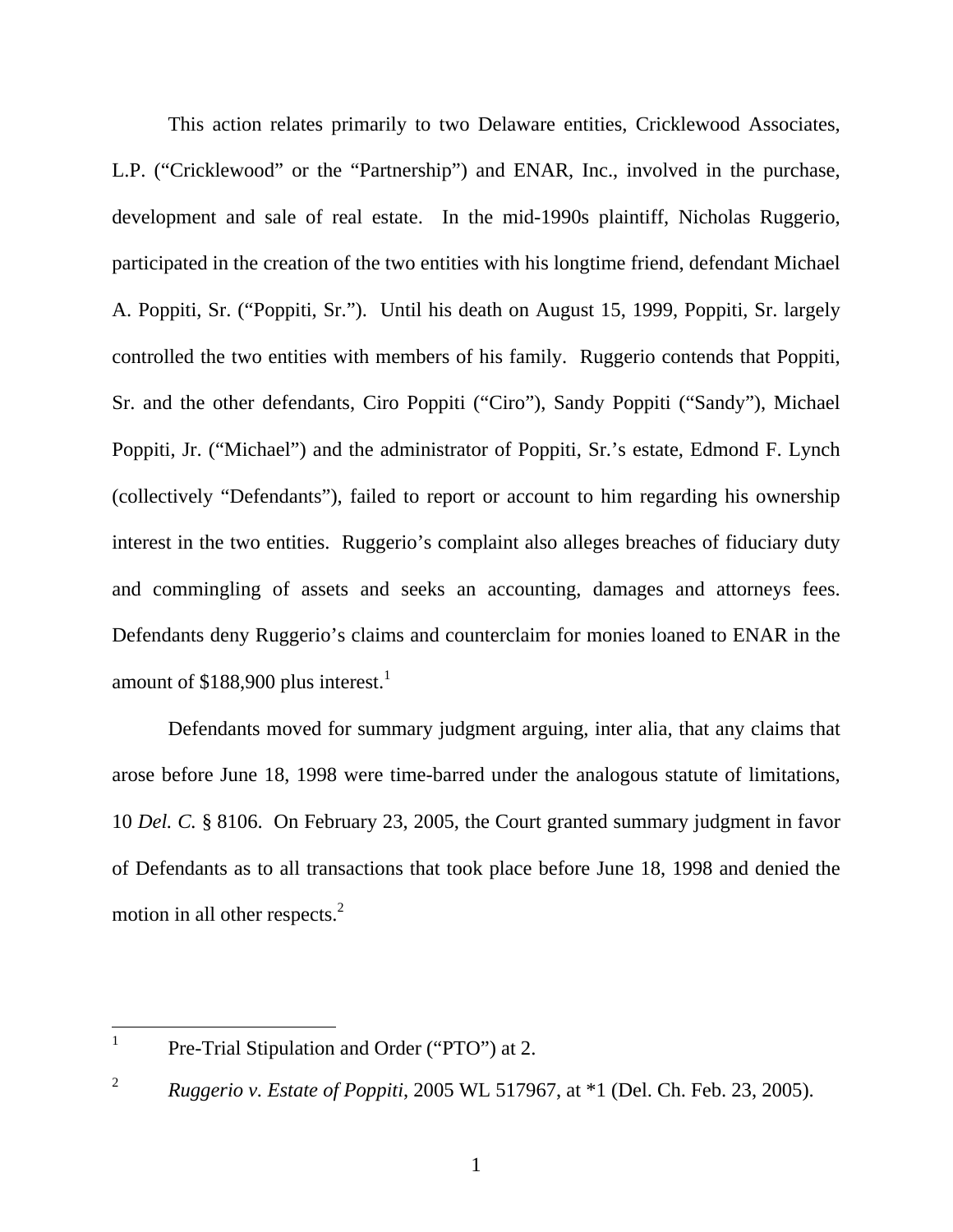This matter was tried on March 30, 2005. This memorandum opinion reflects the Court's post-trial findings of fact and conclusions of law. For the reasons set forth below, the Court concludes that Ruggerio failed to prove any of his claims, and that no further accounting of Cricklewood or ENAR is necessary. With respect to Defendants' counterclaim, I conclude that Defendants failed to meet their burden to prove either the existence of a debt still owed by ENAR to Cricklewood or a basis for holding Ruggerio personally responsible for any such debt. Therefore, I will dismiss the counterclaim with prejudice.

### **I. FACTS AND PROCEDURAL HISTORY3**

## **A. The Cricklewood Partnership**

In the mid-1990s, Ruggerio approached Poppiti, Sr. with a real estate development opportunity. The property, known as Cricklewood Greene, was located in Middletown, Delaware. Ruggerio had brought other opportunities to the attention of Poppiti, Sr. in the past, but this time Ruggerio asked to be involved in any ensuing project. At that time, Poppiti, Sr.'s son Michael and Ruggerio both owed Poppiti, Sr. money.<sup>4</sup> Poppiti, Sr. decided to enter into a partnership with Michael and Ruggerio, under which they would

 $\overline{a}$ 3 Unless otherwise noted, the facts set forth in this opinion are taken from the trial transcript, Defendants' trial exhibits and the Cricklewood and ENAR financial documents from Defendants' appendix on summary judgment that were admitted into evidence at trial.

<sup>4</sup> "[Poppiti, Sr.] was everybody's banker." *See* Trial Transcript ("Tr.") at 51 (Ciro). The parenthetical reference in this citation indicates the witness testifying at the cited page.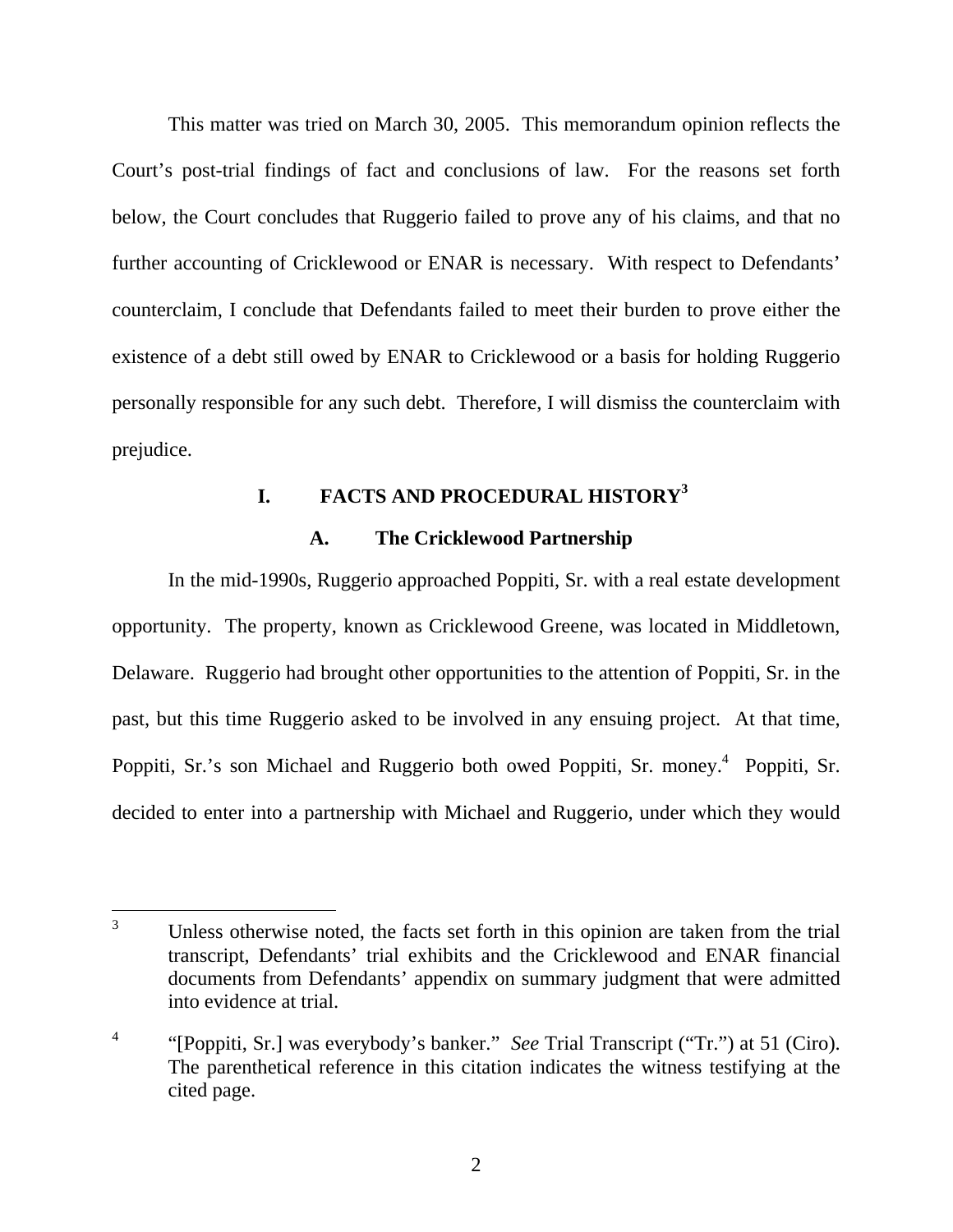work together with Poppiti, Sr. to develop Cricklewood Greene and might earn more than enough money to pay off their debts to him.<sup>5</sup>

On or about July 21, 1995, the three men formed Cricklewood Associates, L.P., a Delaware limited partnership. Cricklewood was funded by loans of \$840,253 from a Poppiti, Sr. trust and \$2,909,246 from the Ruth E. Poppiti Trust ("REP Trust"). Cricklewood Associates, Inc. ("Cricklewood Corporation") became Cricklewood's general partner and a 1% shareholder. Ruggerio, Poppiti, Sr. and Michael were limited partners, each with a 33% ownership interest.

The Partnership developed a total of 143 individual lots in Cricklewood Greene. The development and sale of those lots occurred in four phases from 1996 to 2002. The sales prices for the individual lots ranged from \$40,000 to \$50,000.<sup>6</sup> By 2003 Cricklewood had sold all the lots, resulting in a total net capital account balance of  $(\$278,341)$ <sup>7</sup> on the Partnership's books. In addition, the Poppiti, Sr. trust retained a \$400,000 deficiency.

Initially, Ruggerio had a job overseeing installation of Cricklewood Greene's infrastructure, including sewer, water and electricity. From April 1996 to May 1997, Ruggerio received \$5,000 per month for his services.

<sup>5</sup> <sup>5</sup> *Id.*

<sup>6</sup> Defs.' Ex. ("DX") 29.

<sup>7</sup> DX 39.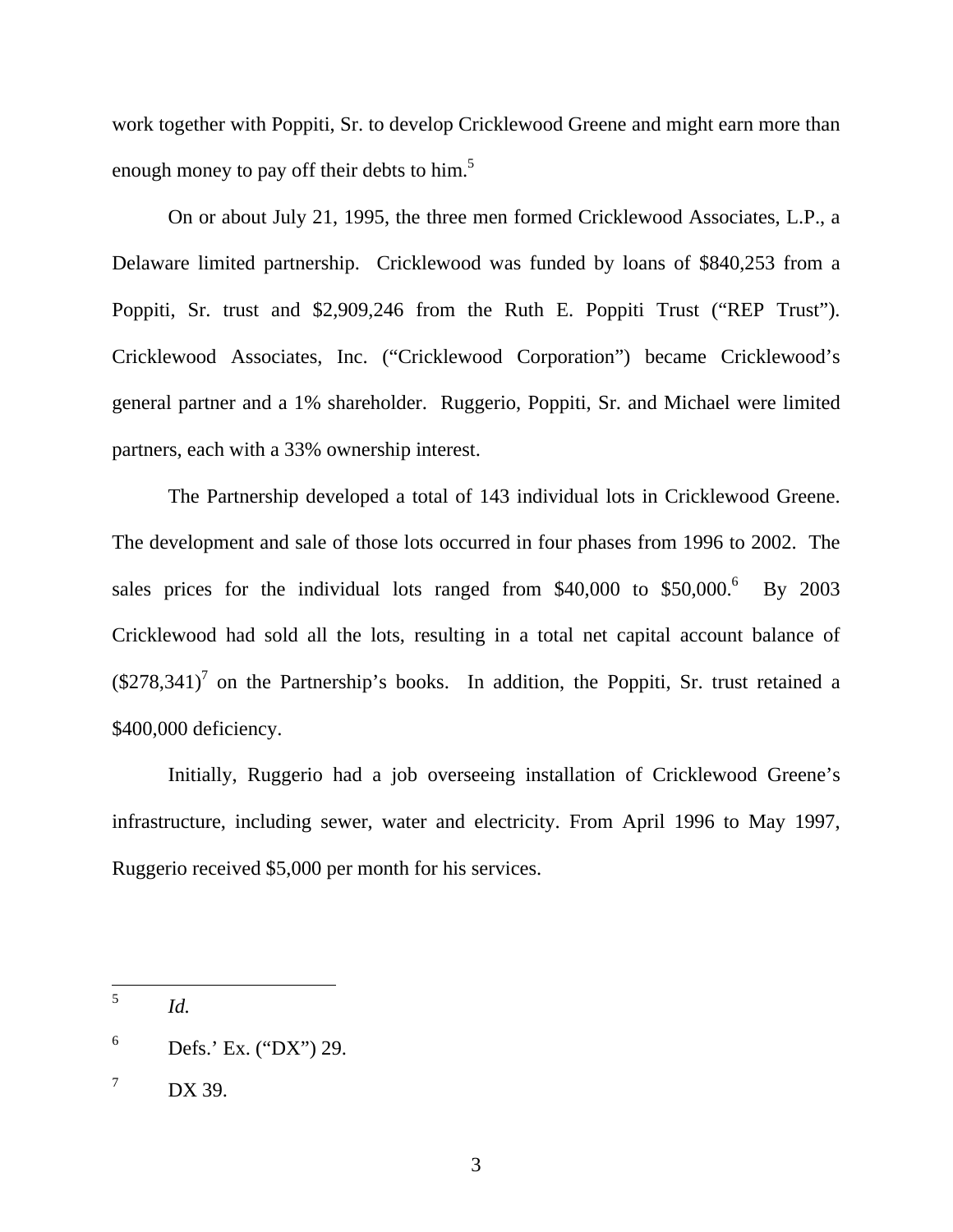In April 1996, Cricklewood purchased a property known as the Pike Creek Office Park ("Pike Creek"). In March 1998, the Partnership sold a portion of Pike Creek ("Parcel I") to Avanti, LLC. $8$  On October 21, 1999, Cricklewood entered into a sales agreement with Pitcarin Properties Inc., to sell the remaining portion of Pike Creek, known as the B4 parcel. Due to problems with installation of the sewer system, the sale did not close until September 28, 2001. $^9$  Net proceeds totaled \$490,190.41.<sup>10</sup>

On July 15, 1996, Cricklewood purchased real estate known as the Marker Property in Middletown, Delaware for  $$300,000$ .<sup>11</sup> The Partnership sold that property on April 4, 2001, resulting in net proceeds of \$328,428.81.

At trial Ruggerio admitted that he knew of no revenue or income received by Cricklewood that was not deposited into a Cricklewood bank account. Additionally, Ruggerio candidly acknowledged that there was no improper expenditure of Cricklewood funds. $12$ 

 $11$  Cricklewood purchased the Marker Property, which is comprised of lots 1A and 1B in the subdivision of the Lands of Henry's Farm Market, from Robert and Mary Louise Marker.

 $\overline{a}$ 8 Ruggerio's claims with respect to certain aspects of the sale to Avanti were dismissed on summary judgment. *See Ruggerio v. Estate of Poppiti*, 2005 WL 517967, at \*1.

<sup>9</sup> Tr. at 80 (Ciro).

<sup>&</sup>lt;sup>10</sup> The original agreement of sale was for \$600,000. Over the course of five amendments, however, the price was reduced to \$525,000.

<sup>&</sup>lt;sup>12</sup> Tr. at 83 (Ruggerio). Additional background information about the transactions upon which Ruggerio's claims apparently were based appears in the summary judgment opinion. *Ruggerio v. Estate of Poppiti*, 2005 WL 517967, at \*2.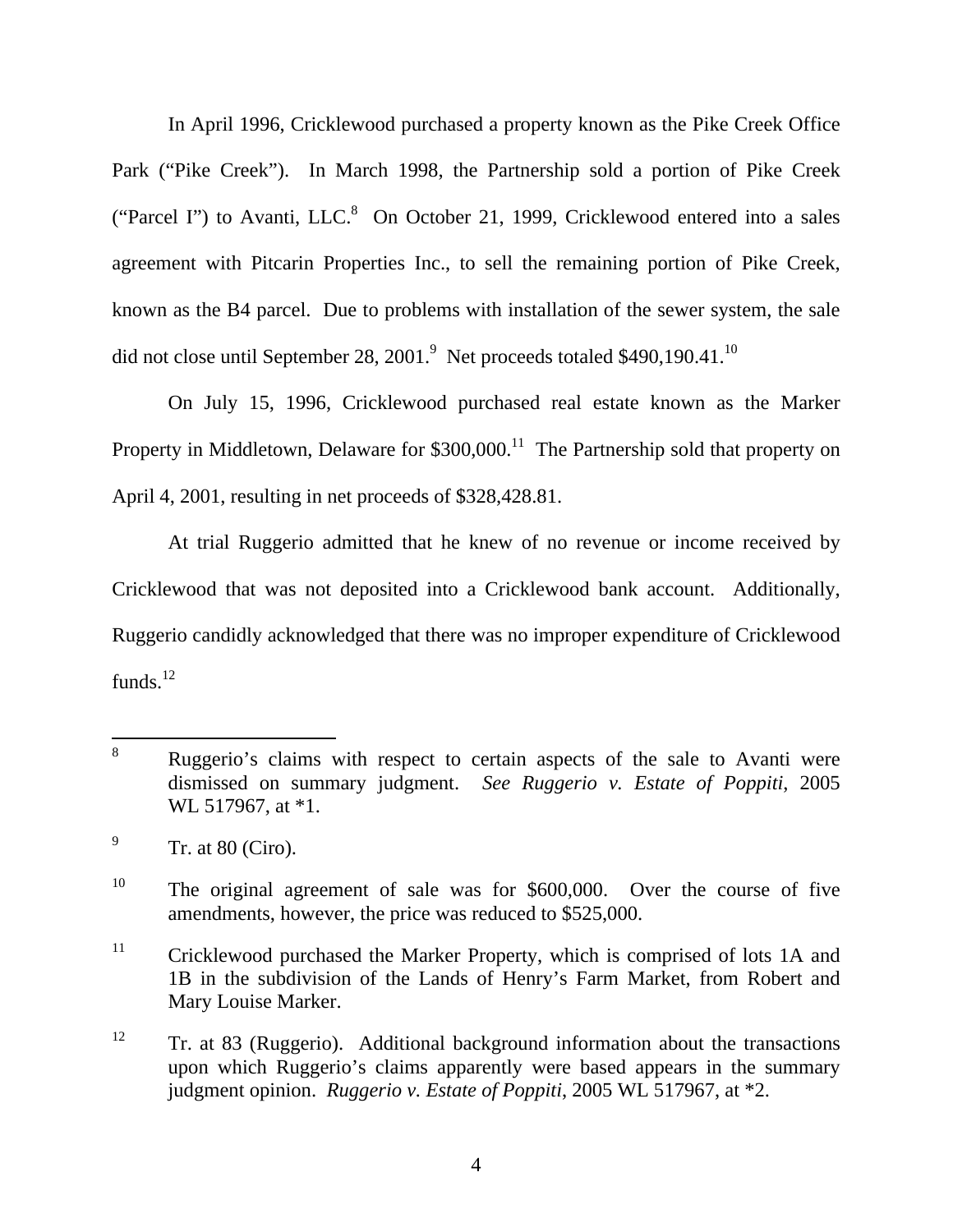#### **B. ENAR**

In the mid-1990s Ruggerio was in financial trouble. He owed federal and state income taxes from 1994 and county and city real estate taxes dating back to  $1991$ .<sup>13</sup> Ruggerio also was in arrears on mortgages on a number of properties, including his residence.<sup>14</sup> In 1996 and 1997, Wilmington Trust began foreclosure actions against Ruggerio's properties. To avoid an imminent sheriff's sale, Poppiti, Sr. stepped in to assist him. Poppiti, Sr. proposed to use his strong credit to avoid the foreclosure actions and allow adequate time to liquidate Ruggerio's properties in an orderly fashion.

On March 25, 1997, Poppiti, Sr. formed ENAR for the benefit of Ruggerio, its only stockholder. The initial officers of ENAR were: Poppiti, Sr., president, secretary and treasurer; Ciro, vice president and assistant secretary; and Sandy, vice president and assistant secretary.

By May 1997, ENAR had refinanced the mortgages on Ruggerio's six properties with one consolidated loan through Wilmington Trust. The new mortgage in the amount of \$690,000 was guaranteed by Poppiti, Sr. To secure the mortgage, Ruggerio conveyed

<sup>13</sup> PTO at 2.

 $14$  *Id.*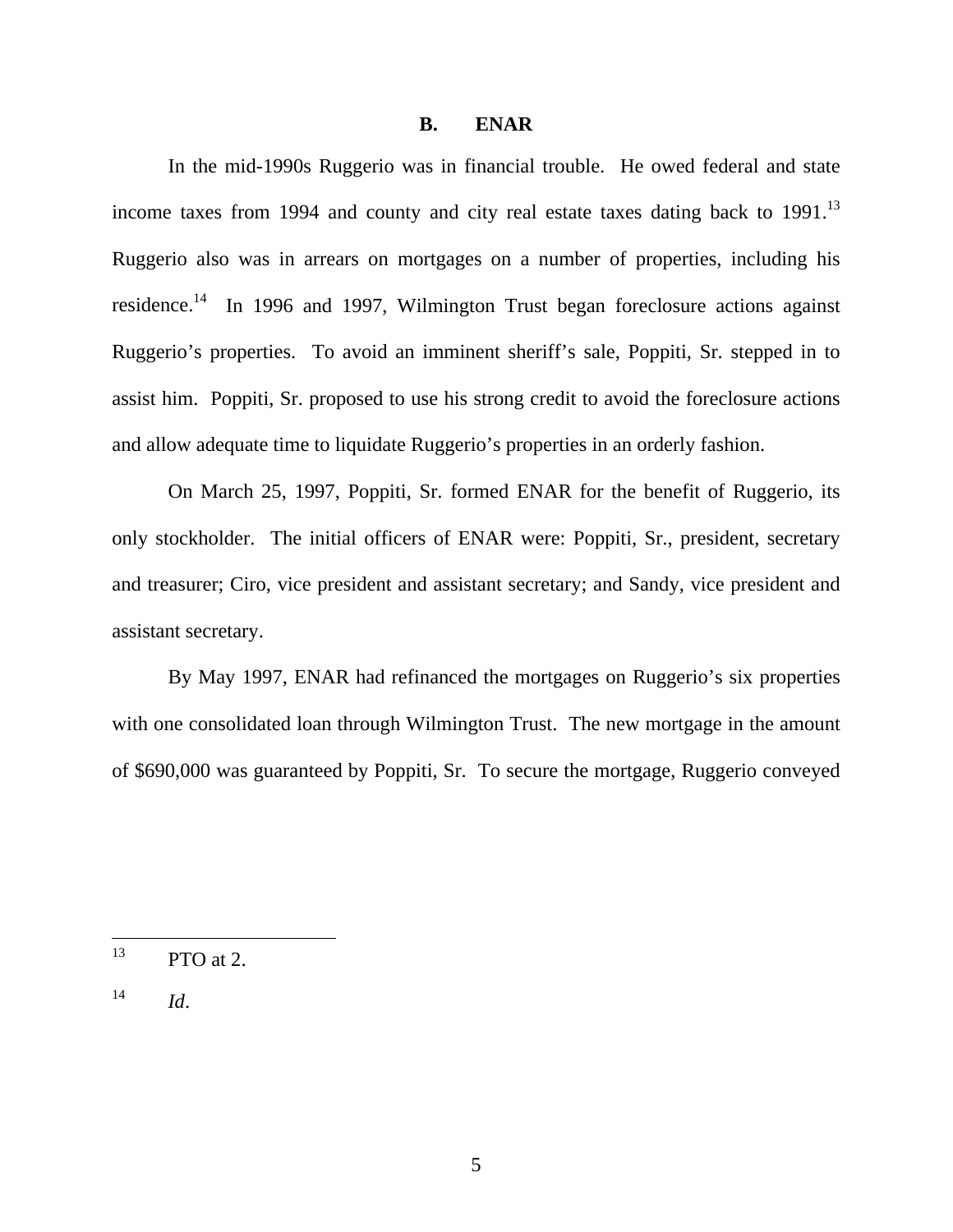five properties<sup>15</sup> to ENAR, and Wilmington Trust conveyed his residence, 14 Wineberry Drive, to ENAR.<sup>16</sup>

After the recapitalization, ENAR began liquidating the properties. In total, it took ENAR 28 months to complete the liquidation.<sup>17</sup> During that time, ENAR bore all of the costs associated with carrying the properties and satisfied a number of Ruggerio's debts, including unpaid federal income taxes and city and county real estate taxes. To support its operation ENAR received \$32,180 from Poppiti, Sr. and \$188,900 from Cricklewood.

The sale of the six ENAR properties resulted in net revenues of \$600,377, as indicated in the following table.

<sup>15</sup> 15 Ruggerio personally conveyed 2717, 2719 and 2721 W. Third Street and 221 N. DuPont Street in Wilmington, and Nicholas A. Ruggerio, Inc. conveyed 5076 Brigantine Court, also in Wilmington, to ENAR.

<sup>16</sup> On October 29, 1997, ENAR purchased Ruggerio's current residence at 123 Bunting Drive ("Bunting Drive") for \$205,000. Again, Poppiti, Sr. guaranteed the mortgage provided by Wilmington Trust. ENAR initially paid the mortgage payments and property taxes for Bunting Drive, but the parties disagree about the nature of the Bunting Drive transaction. Ruggerio contends that he received Bunting Drive as a gift from Poppiti, Sr. and therefore was not required to maintain the mortgage payments. Defendants argue that the property was purchased for Ruggerio to live in after the sale of Brigantine Court and that the mortgage and taxes were intended to be paid for him only until Ruggerio could make such payments on his own. At some point, Wilmington Trust instituted foreclosure proceedings against Bunting Drive. Foreclosure was avoided, however, when Ruggerio's brother-in-law purchased it. Ruggerio still occupies Bunting Drive. The propriety of the transactions relating to the Bunting Drive property are not at issue in this litigation.

 $\Gamma$ <sup>17</sup> PTO at 5.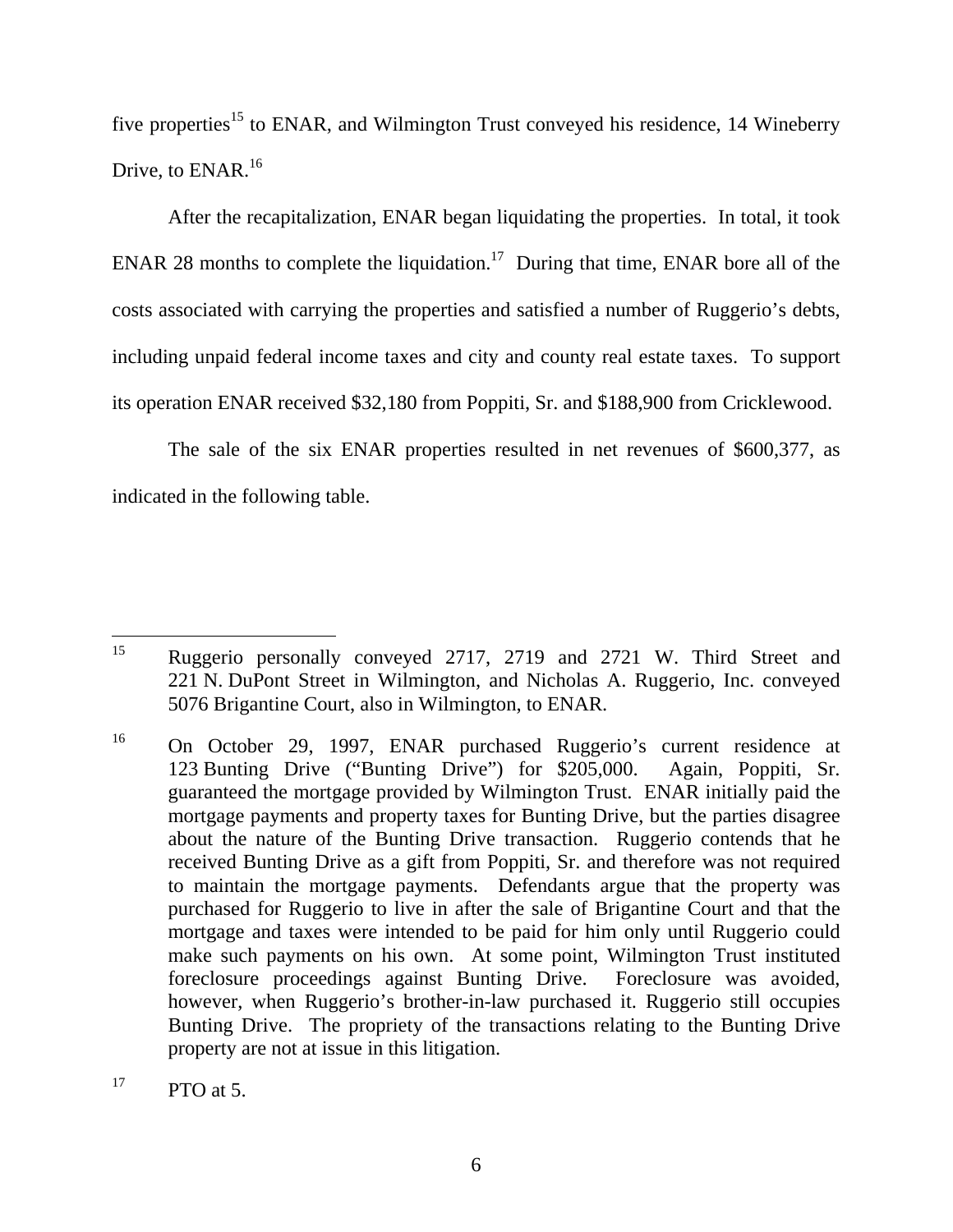| <b>Property</b>                | <b>Sales Price</b> | <b>Real Estate</b> | Taxes &       | <b>Net</b>      |
|--------------------------------|--------------------|--------------------|---------------|-----------------|
|                                |                    | <b>Commissions</b> | <b>Fees</b>   | <b>Proceeds</b> |
| 5076 W. Brigantine             | \$55,000           | NA                 | \$3,480       | \$51,520        |
| 14 Wineberry Dr.               | 501,000            | 25,050             | 7,515         | 468,435         |
| 2717, 2719 & 2721 W. Third St. | 90,000             | 5,850              | $22,348^{18}$ | 61,802          |
| 221 N. DuPont St.              | 24,500             | 2,500              | 3,359         | 18,641          |
|                                |                    |                    |               | 600,398         |

In addition, ENAR collected rents in the amount of \$14,500 and spent approximately \$99,390 on mortgage interest expense and other costs. Thus, during the period from March 1997 to July 1999, ENAR's operations resulted in a net loss of approximately \$84,890.

On August 16, 1999, Cricklewood paid the remaining balance on the consolidated Wilmington Trust note in the amount of \$188,900. Defendants apparently contend that this constituted a loan from Cricklewood to ENAR and that ENAR never repaid it. This "loan" represents the basis for Defendants' counterclaim. Until 2003, the amount remained on Cricklewood's books as accounts receivable from ENAR at which point it was written off as a loss. The financial records of Cricklewood introduced by Defendants further suggest that in or around early 2001 they considered debiting Ruggerio's capital account for the outstanding debt, but it is not clear whether that was ever done.<sup>19</sup>

<sup>18</sup> This figure takes into account an apparent loss of  $$1,500$  in connection with escrowing of funds to satisfy certain tax obligations.

 $19$  DX 34A.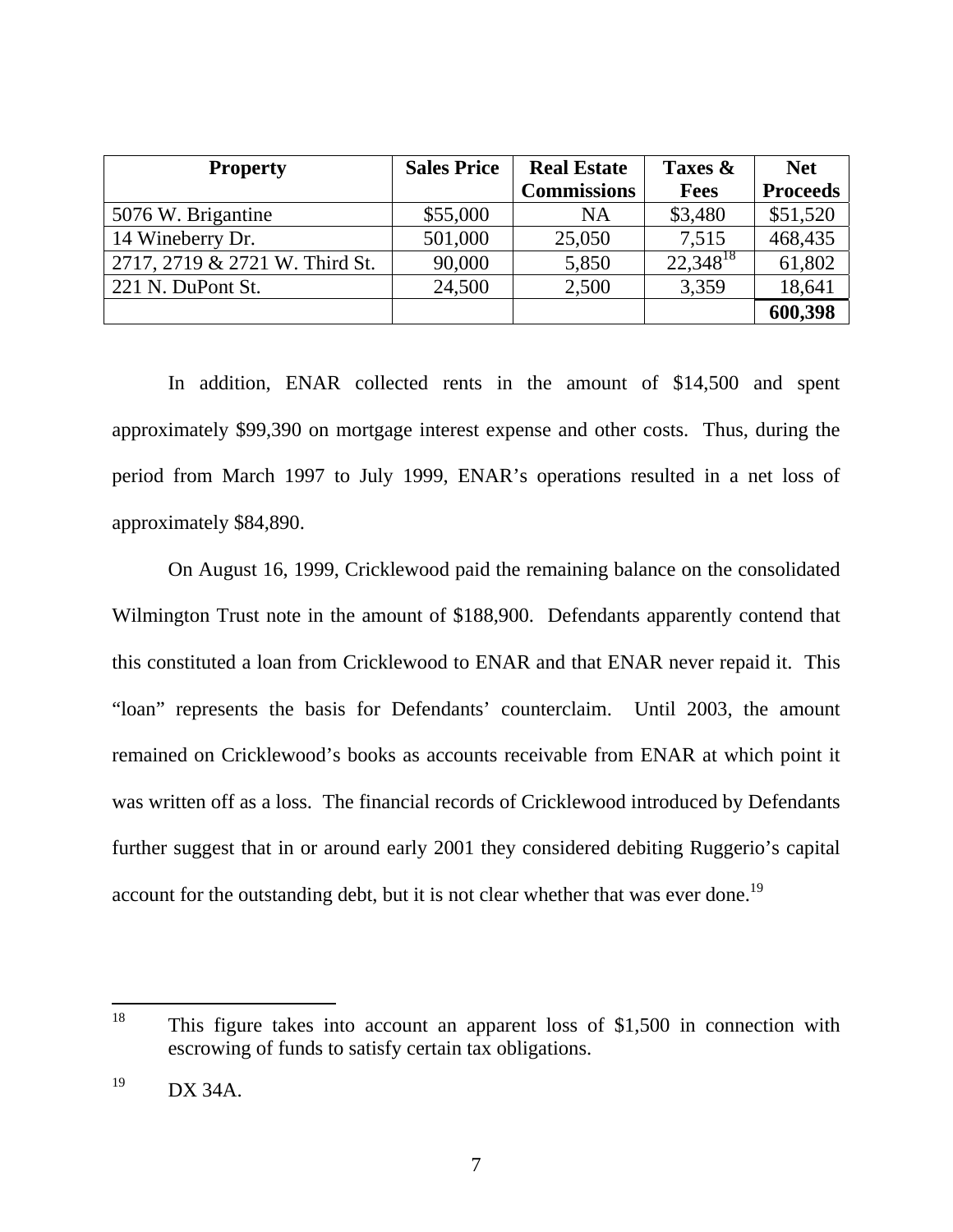Before Ruggerio filed his complaint, Defendants provided him with accounting compilations from the firm Belfint, Lyons and Shuman, $^{20}$  as well as later work conducted by Miller & Associates.<sup>21</sup> Still, Ruggerio seeks a further accounting of Cricklewood and ENAR. Ruggerio alleges that he requested such an accounting from Sandy but never received anything.<sup>22</sup> Ruggerio concedes, however, that he has never been told about nor found a single cent of income that ENAR received that was not deposited into the ENAR bank account. Ruggerio also failed to identify any expenditure from the ENAR bank account that he claims was made for any reason other than his benefit.<sup>23</sup>

### **C. Procedural History**

Ruggerio filed this action on June 13, 2001. On July 23, 2001, Defendants

answered and counterclaimed and moved to dismiss Ruggerio's complaint. On

<sup>20</sup> 20 For years Belfint, Lyons and Shuman also acted as personal accountants for Poppiti, Sr. and his law firm.

 $21$  From 1996 to 1998 Belfint, Lyons and Shuman prepared Cricklewood's U.S. Partnership Return of Income Form 1065. From 1999 to 2003 Miller & Associates performed that task.

<sup>&</sup>lt;sup>22</sup> Tr. at 31 (Ruggerio) ("I think I mentioned it to Sandy. I said Sandy, I think we should have some accounting. You're telling me I owe this money. I said I don't think it's fair to just throw it in front of me. Get me some, you know, some accounting").

<sup>&</sup>lt;sup>23</sup> *Id.* at 43 (Ruggerio). At the summary judgment stage, Ruggerio seemed to argue that Cricklewood had debited a distribution against Ruggerio's partnership interest in Cricklewood to satisfy the outstanding balance on the loan from Cricklewood to ENAR. In support of that argument, Ruggerio relied on the deposition of Ciro Poppiti ("Ciro Dep.") at page 51. Ruggerio contended that Ciro, Michael and Poppiti, Sr. breached their fiduciary duties to him by, in effect, making a distribution of his Partnership interest without his approval, authority or power of attorney.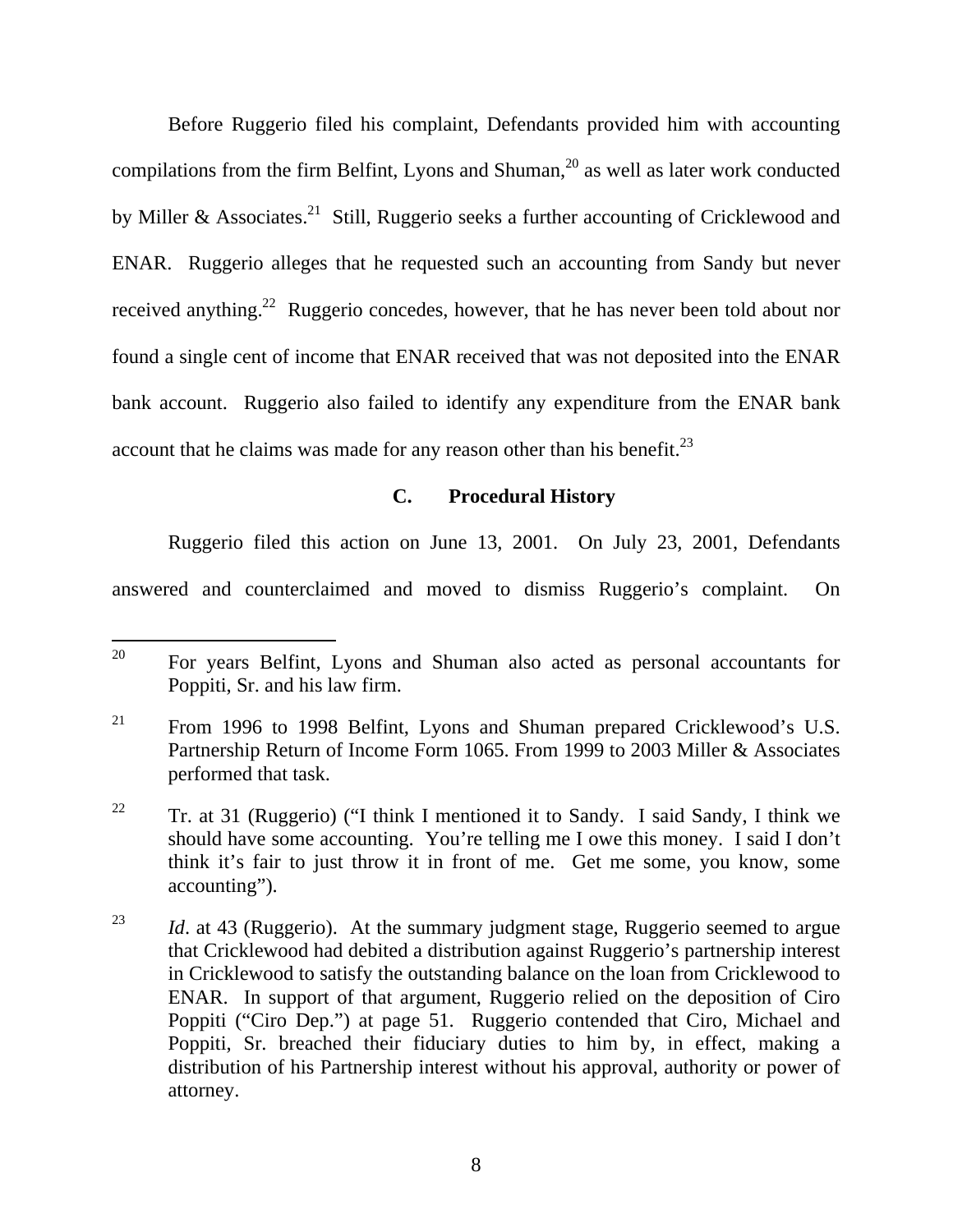August 30, 2004, Defendants moved for summary judgment. I heard argument on the latter motion on October 25, 2004.

On November 3, 2004, Ruggerio's attorney, Francis J. Trzuskowski, Esq. moved to withdraw. Trzuskowski averred that he had been unable to contact Ruggerio and that Ruggerio owed him a substantial amount in unpaid attorneys fees and costs. Ruggerio received timely notice of Trzuskowski's motion, but did not object or otherwise respond to it.

On November 12, 2004, I granted Trzuskowski's Motion to Withdraw and granted Ruggerio 30 days to find replacement counsel before the Court held a conference to discuss scheduling in this matter. Ruggerio did not obtain new counsel or contact the Court. On December 20, I scheduled a pre-trial conference for March 23, 2005 and a two-day trial for March 30 and 31.

As previously noted, on February 23, 2005, the Court granted Defendants' motion for summary judgment as to all claims based on transactions that occurred before June 18, 1998, and denied it as to all other claims. In the same opinion, the Court denied Defendants' motion to dismiss.

Ruggerio did not participate in the pretrial process, eschewing Defendants' entreaties to collaborate on the pretrial order. At the March 23 pretrial conference, Ruggerio appeared pro se. He asked the Court to postpone the trial to give him time to find new representation. He admitted, however, that he had only begun to seek new counsel within the past week or so. Defendants opposed the requested continuance on several grounds, including the long pendency of the action, which has prevented them

9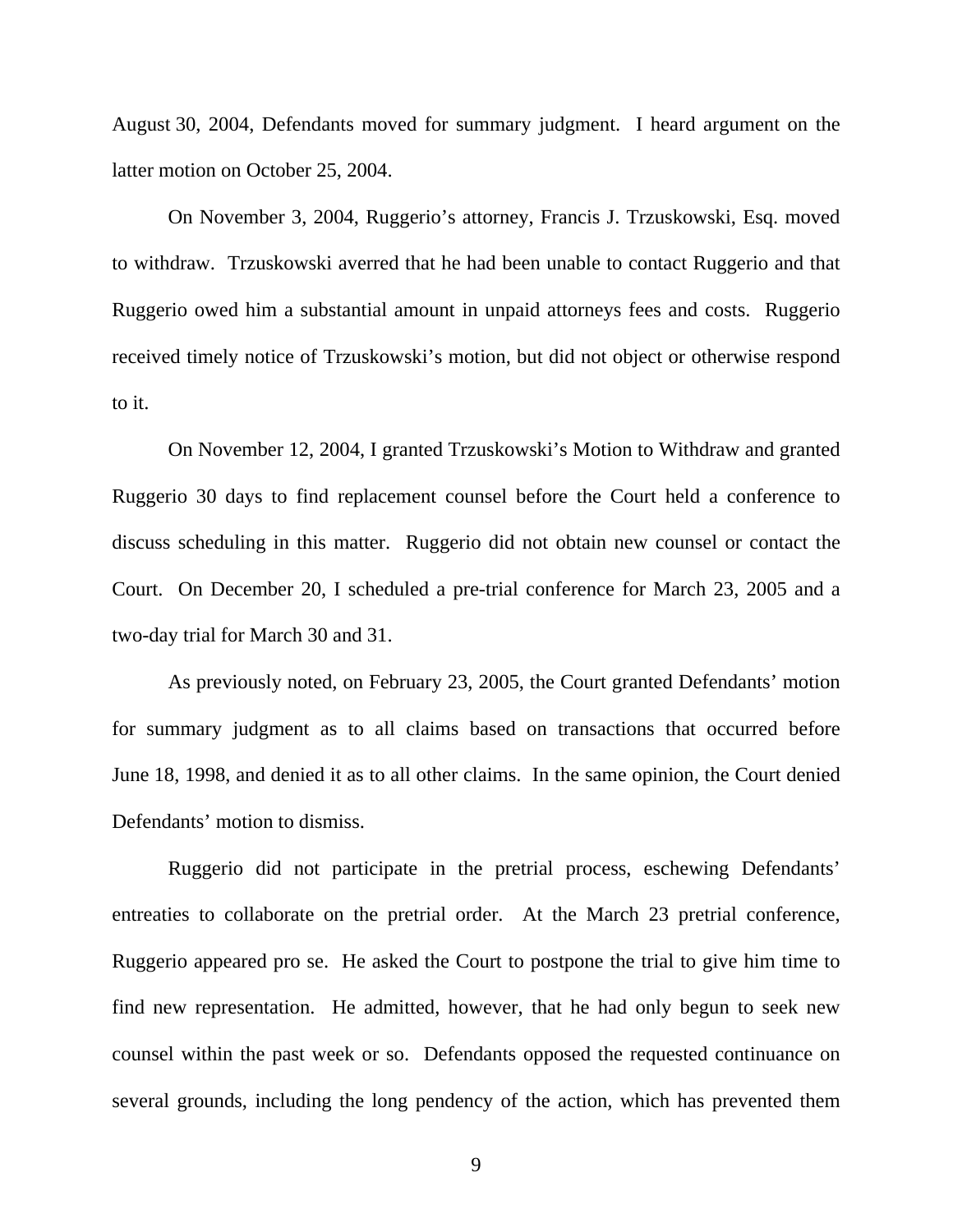from closing the estate of Poppiti, Sr. On that basis and because Ruggerio, as plaintiff, offered no valid excuse for his dilatory conduct, I denied the requested extension. I advised Ruggerio, however, that if he were able to find new counsel willing to enter an appearance on his behalf, his counsel could move for a postponement of the trial. The Court never received such an application.

At trial, Ruggerio proceeding pro se, presented no witnesses or evidence and engaged in only limited cross-examination of Defendants' witnesses. Ruggerio complained, however, that Trzuskowski remained in possession of certain documents important to his case. Based on that representation, I held the record open for three weeks to give Ruggerio an opportunity to supplement it. Nevertheless, Ruggerio never sought to supplement the record. He also failed to take advantage of the Court's order establishing a schedule for post-trial briefing and submitted no post-trial papers. When the Court attempted to contact Ruggerio to arrange a post-trial argument, it could not reach him. Thus, no post-trial argument was held.

#### **II. ANALYSIS**

#### **A. Ruggerio's Claims**

Ruggerio contends that several of the Defendants owed him fiduciary duties in connection with both Cricklewood and ENAR and that they improperly engaged in financial self-dealings that harmed his interests, including the commingling of funds. In terms of relief, Ruggerio argues that the net proceeds from the allegedly self-dealing transactions should be set aside and considered to have been held in a constructive trust for his benefit. Additionally, Ruggerio alleges that, although he requested it, Defendants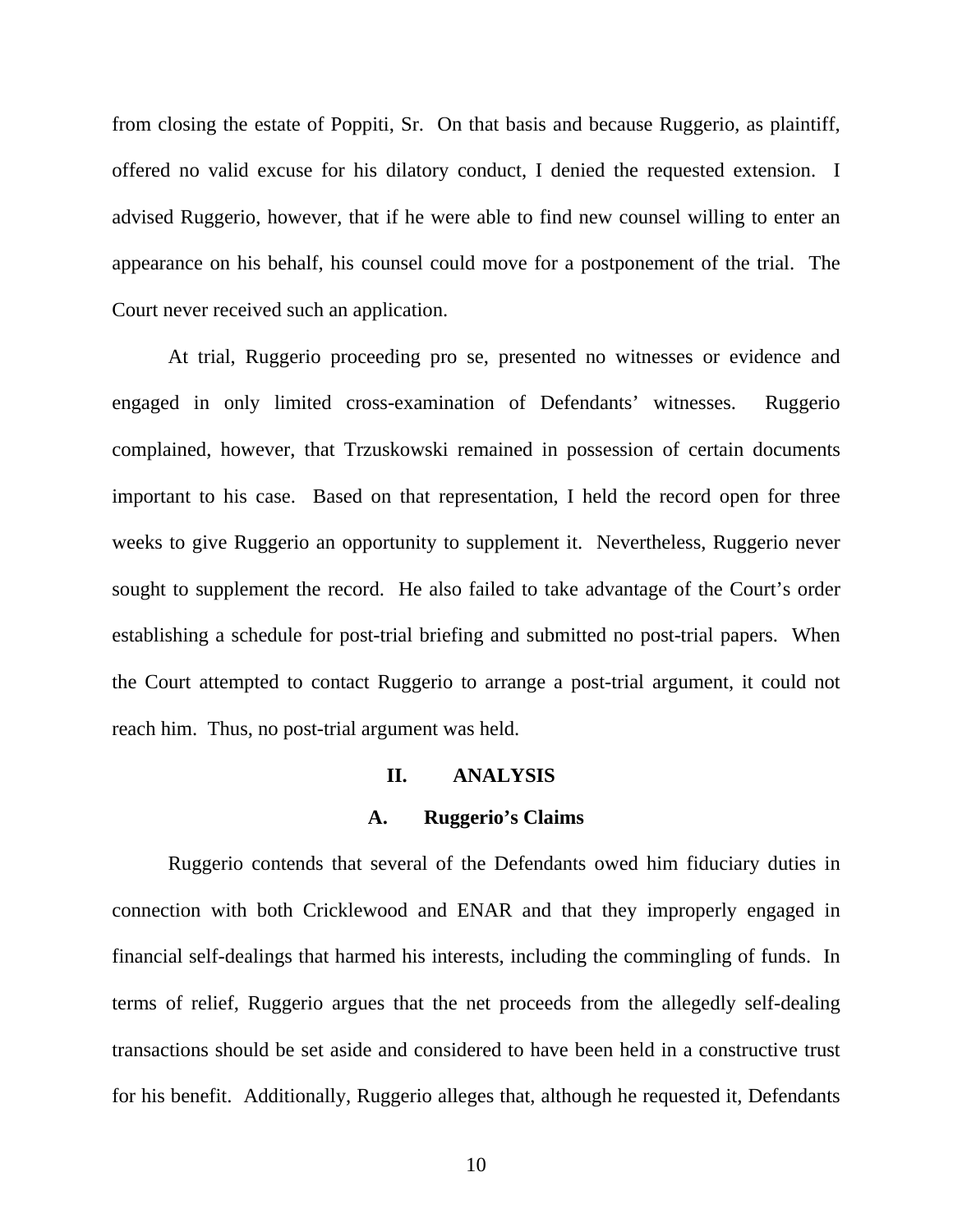never provided him with an adequate accounting of the income and disbursements of Cricklewood and ENAR. Ruggerio argues that the compilation accounting documents he received lack the procedural safeguards and reliability of audited financial statements.

Defendants argue that they have treated Ruggerio fairly and properly accounted to him as to all ENAR's and Cricklewood's revenues and expenditures. Defendants also argue that, contrary to Ruggerio's allegations, they made all books and records available to him and his former counsel, Trzuskowski, before he filed his complaint. Defendants presented evidence that the financial documents produced to Ruggerio provided detailed information by transaction, date, deposit, check number, check amount and balance for each account.<sup>24</sup> Furthermore, the evidence showed that Defendants maintained separate and distinct checking accounts for ENAR and Cricklewood to safeguard against commingling of funds.

It is well established that plaintiffs must carry their burden of proof in persuading a Court that the accused have acted in the manner alleged.<sup>25</sup> A claimant's total failure to present evidence in a trial generally leads a court to conclude that the party is unable to carry their burden of proof with respect to their claims.<sup>26</sup>

<sup>24</sup> At trial Defendants introduced into evidence, without objection, the financial documentation from their motion for summary judgment. Those documents are contained in App. to Defs.' Opening Br. in Supp. of their Mot. for Summ. J. at 1- 391. Tr. at 206.

<sup>25</sup> *Ryan v. TAD's Enter., Inc.,* 709 2.Ad 682, 706 (Del. Ch. 1996).

<sup>26</sup> *Jacobson v. Dryson Acceptance Corp.*, 2002 WL 31521109, at \*1 (Del. Ch. Nov. 1, 2002).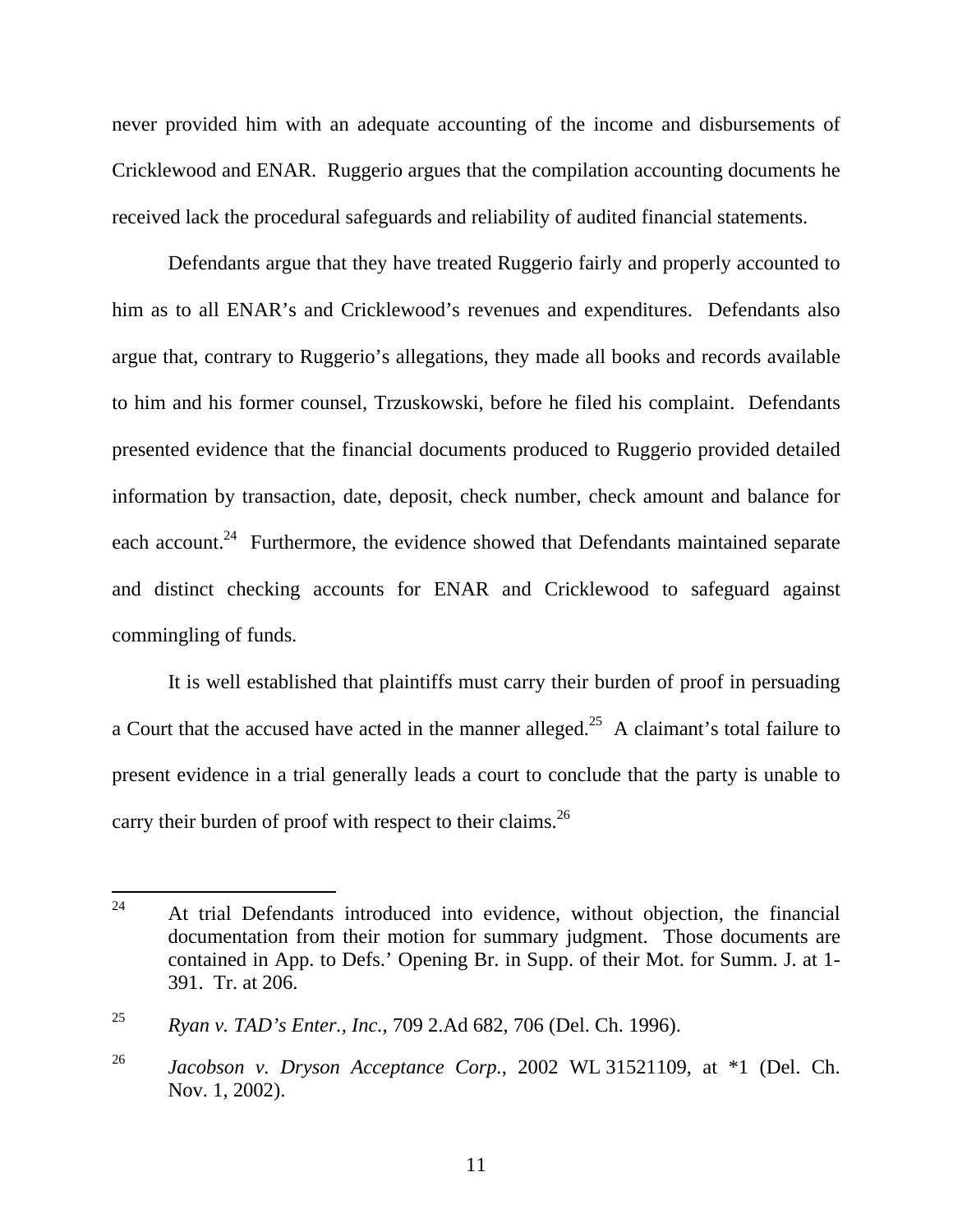The actions and inactions of Ruggerio during the lengthy pendency of this action compel the conclusion that he has failed to carry his burden of proof. In support of their summary judgment motion and at trial, Defendants presented extensive evidence on the propriety of the challenged actions. In defending against the motion for summary judgment, Ruggerio, through his former counsel, relied almost exclusively on the procedural safeguards afforded to the nonmovant in that situation. Ruggerio presented little, if any, evidence in support of his own claims. In denying Defendants' summary judgment as to actions that occurred on or after June 18, 1998, I made the following observation about the evidence Defendants submitted.

> In the context of a trial, those documents and any related testimony of witnesses with relevant knowledge may well be sufficient to support a judgment in Defendants' favor. The documentary evidence alone, however, does not provide a satisfactory basis for concluding that there are no material issues of fact in dispute.<sup>27</sup>

Defendants presented similar evidence and more at trial. In sharp contrast, Ruggerio presented no credible evidence at trial to support his claims.

Nothing prevented Ruggerio from presenting his case, even if he had to do so pro se. After his counsel withdrew in November 2004 Ruggerio had ample time to find substitute counsel or prepare his case himself. Yet, Ruggerio chose not to participate in the pretrial process and waited until the last minute to petition this Court to postpone the trial for an opportunity to find new counsel.

 $27$ 

<sup>27</sup> *Ruggerio v. Estate of Poppiti*, 2005 WL 517967, at \*5.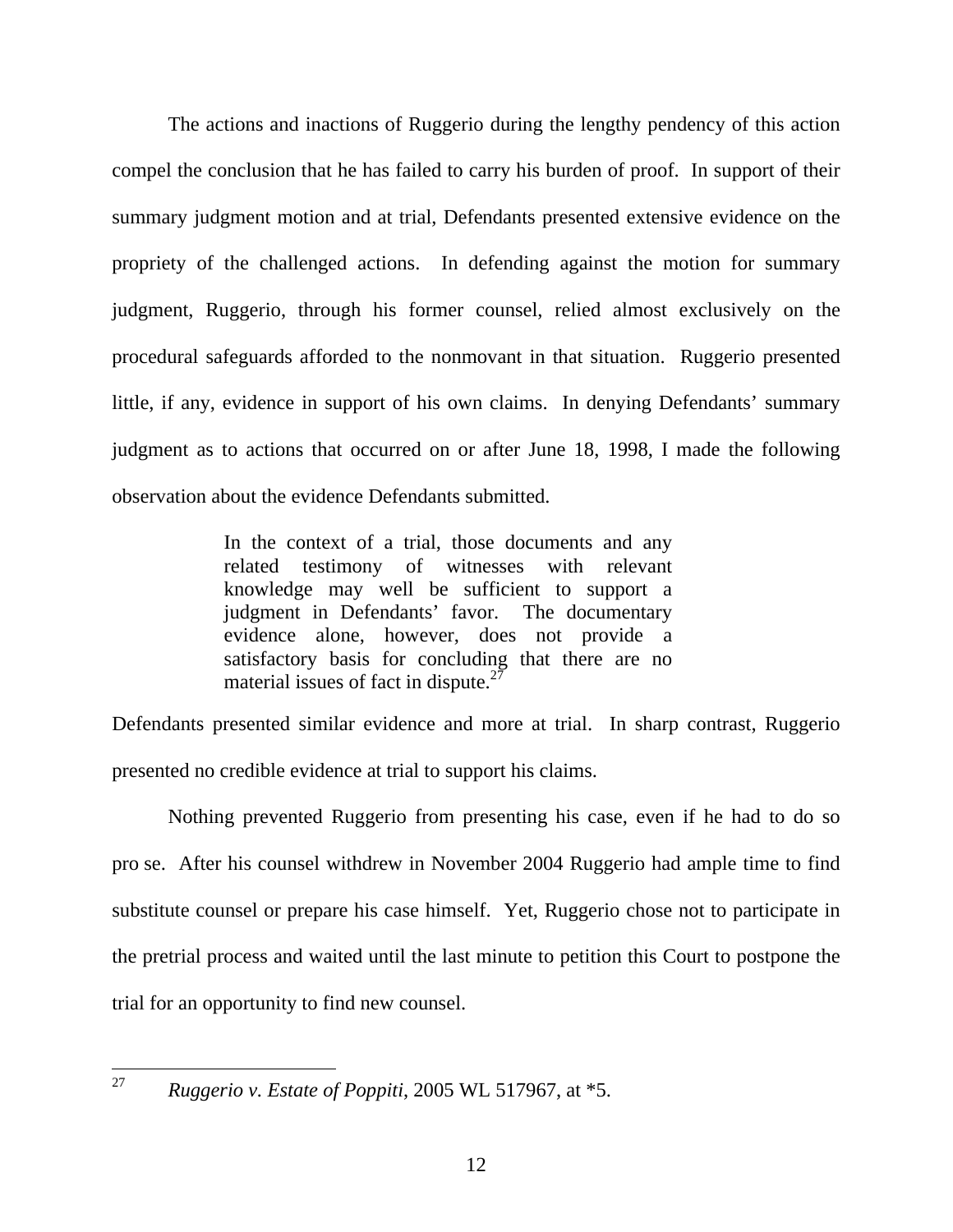Ruggerio's failure actively to pursue his claims continued through trial and posttrial proceedings. Although Ruggerio had the opportunity to present witnesses and evidence and to cross examine Defendants' witnesses, he did virtually nothing. In response to Ruggerio's comment that he did not have the documents his former counsel had compiled, I kept the record open for three weeks after the trial to enable Ruggerio to retrieve those documents and submit any additional evidentiary support he had for his claims. Once again, the time lapsed with no action taken by Ruggerio. Similarly, he opted not to file any post-trial brief or other submission.

Based on the evidence presented at trial, almost exclusively by Defendants, I conclude that Ruggerio has not met his burden of proof as to any of his claims for breach of fiduciary duty, fraud or self-dealing based on actions that occurred on or after June 18, 1998. Indeed, Ruggerio's main complaint at trial was that he did not receive adequate reports and information from Defendants about the financial condition and activities of Cricklewood and ENAR. In response, Defendants presented uncontroverted evidence that they did provide information to Ruggerio before he filed his complaint. To be sure, Defendants' conduct in terms of reporting to their partner in Cricklewood and the sole stockholder of ENAR falls short of what might be considered best practices. The record demonstrates, however, that Ruggerio's complaints about insufficient information stem largely from his own inattentiveness to what was happening as to his investments in Cricklewood and ENAR.

Ruggerio did not participate in the preparation of the pretrial order or any posttrial briefing or argument and took an extremely passive role at trial. Consequently, he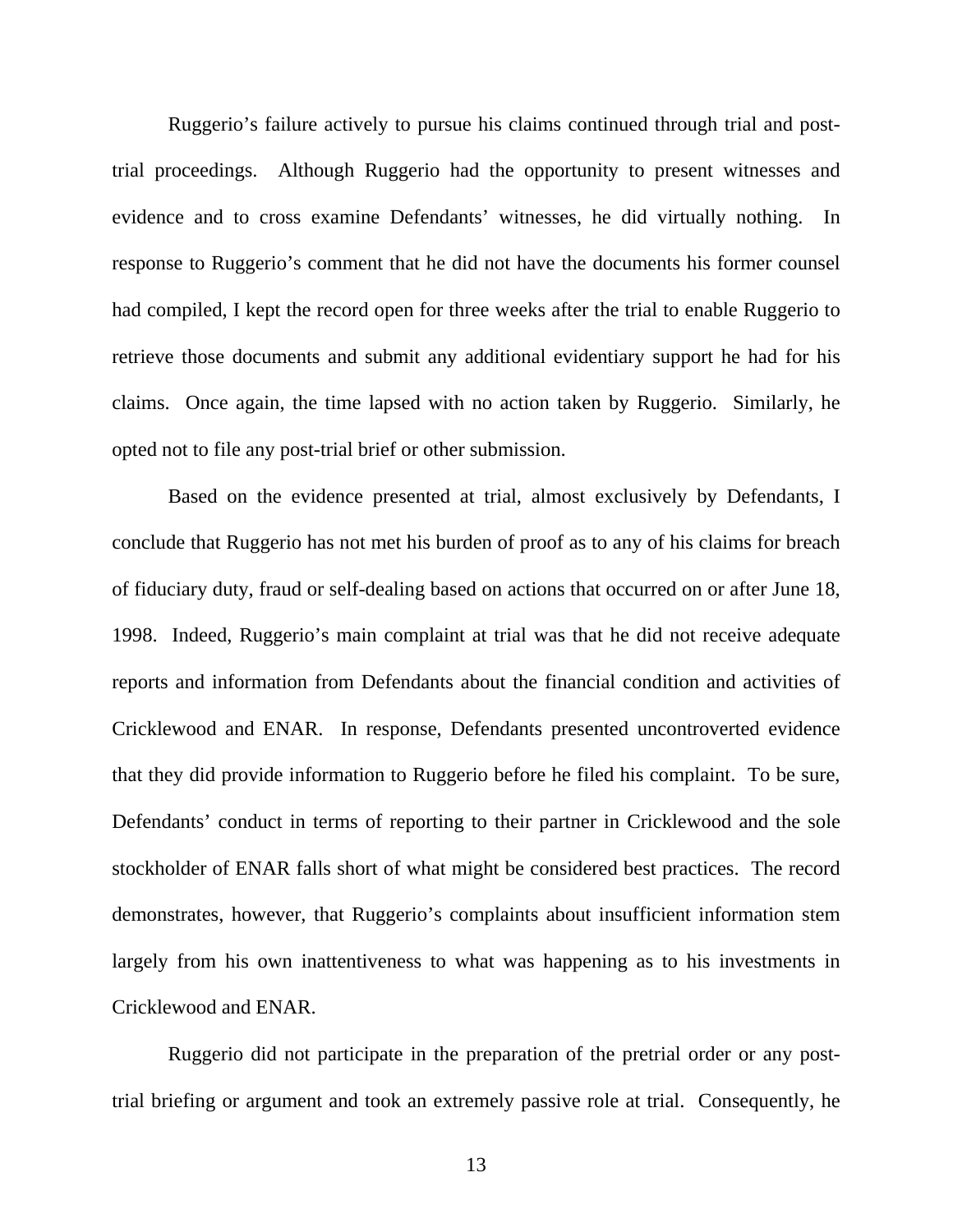failed to identify any specific transaction of Cricklewood or ENAR that he is challenging. As a result, the Court has no basis upon which to evaluate any purported claims of breach of fiduciary duty or other wrongdoing. Absent identification of a challenged transaction, the Court cannot determine, for example, whether self-dealing may have been involved and by whom, whether any apparent conflict of interest was material, and what the appropriate standard of review and burden of proof would be. In effect, Ruggerio appears to be inviting the Court to serve as his lawyer and delve through the myriad details of numerous transactions in the hope of finding a viable claim for his benefit. Obviously, that is not the role of this state's judiciary. To the contrary, Ruggerio, as plaintiff, must present his claims in a cogent and persuasive manner, supported by admissible evidence — a task which he utterly failed to do.

Therefore, there is no basis for Ruggerio's claims for damages, the imposition of a constructive or resulting trust, or an accounting. Defendants are entitled to dismissal of all Ruggerio's remaining claims with prejudice, subject only to his continuing ability to challenge the enforceability of the loan from Cricklewood to ENAR upon which Defendants' counterclaim is based.

#### **B. Defendants' Counterclaim**

Defendants allege through their counterclaim that Ruggerio should be personally liable for the balance due on ENAR's outstanding loan from Cricklewood. In particular, they seek a judgment in the amount of \$188,900 plus interest to cover that debt. Defendants urge this Court to pierce ENAR's corporate veil under Delaware law and

14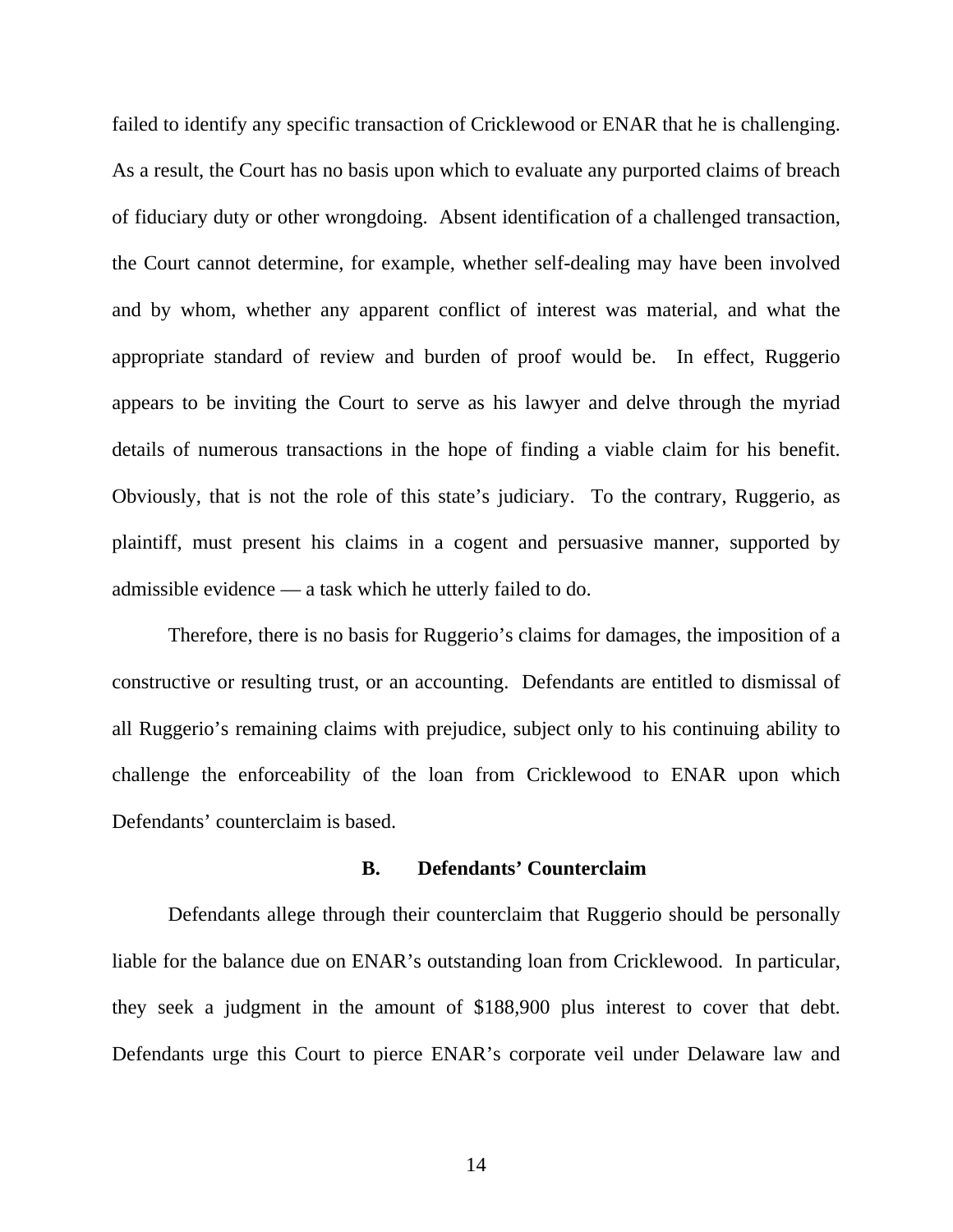hold that its sole stockholder, Ruggerio, acted as the alter ego of ENAR and is personally liable for its obligations.

As the counterclaimants, Defendants have the burden of proof on their counterclaim and have failed to meet it. Defendants base their counterclaim on a purported loan from Cricklewood to ENAR of \$188,900, which was made on or about August 16, 1999<sup>28</sup> Defendants, however, presented no documentation for the loan except for miscellaneous records from Cricklewood's books categorizing the \$188,900 as accounts receivable and ultimately writing it off as bad debt. There is no loan agreement or promissory note, for example. Nor is there any indication in the financial documentation put in evidence by Defendants of the interest rate or term of the loan. The absence of such documentation is especially troubling in the circumstances of this case, because Defendants stood on both sides of the transaction. Both Poppiti, Sr. and Michael were officers of ENAR as well as limited partners of Cricklewood. Furthermore, there is no reliable evidence in the record as to whether or not the outstanding debt of \$188,900 has ever been debited against Ruggerio's partnership interest in Cricklewood.

In addition, I find that Defendants have not shown any basis for piercing the corporate veil to hold Ruggerio personally responsible for an alleged debt of ENAR. Although Ruggerio is ENAR's sole stockholder, several of the Defendants comprised all of its officers and effectively controlled its operations. Defendants, not Ruggerio, made the relevant decisions of ENAR, including those regarding the extent to which it would

<sup>28</sup>  $PTO$  at 2.